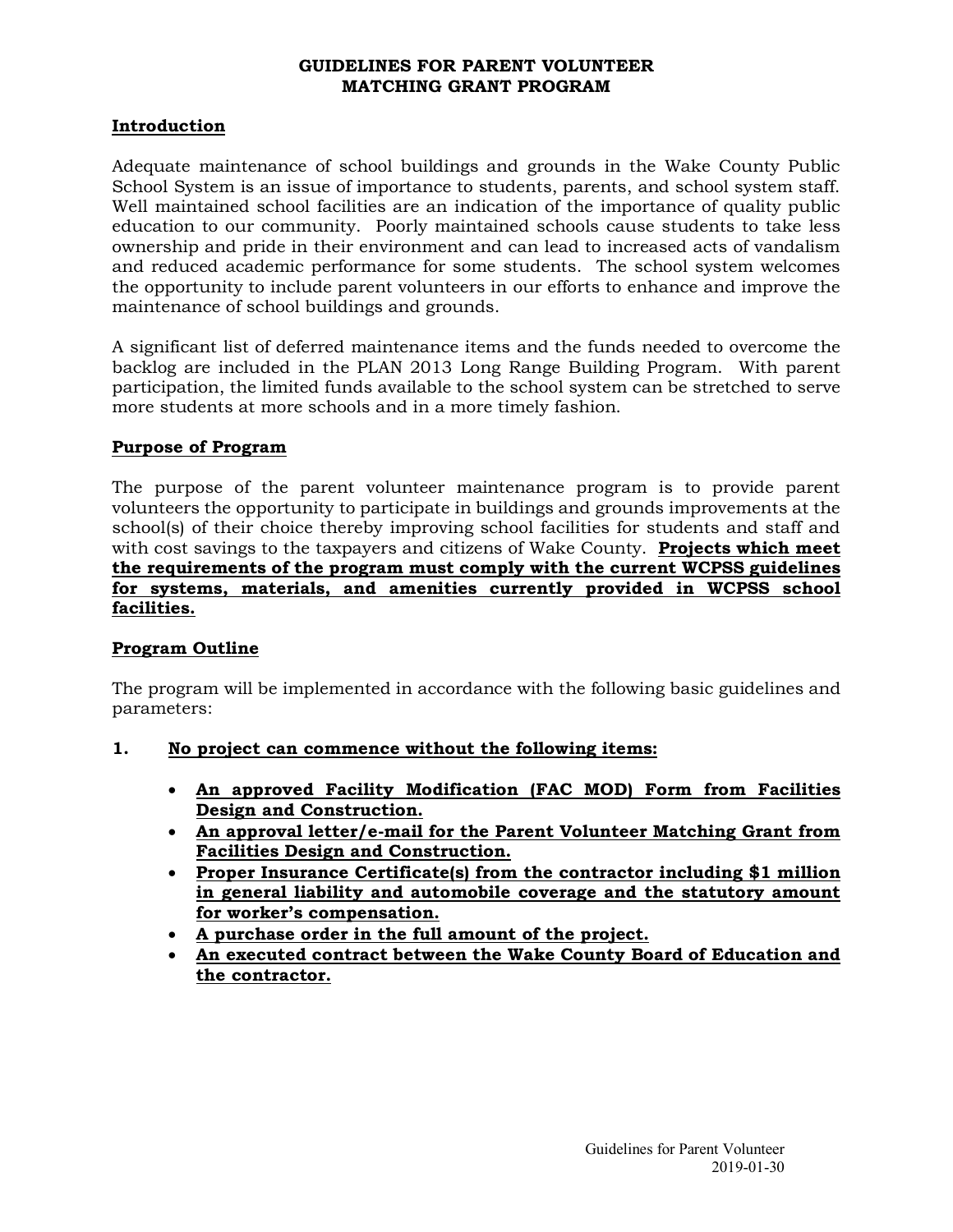- 2. Parents and/or parent groups may apply for approval to perform a specific project at any school. Applications are required for all projects. Applications which include requests for funding will be considered on a first-come, first served basis. Application forms may be obtained by contacting Elizabeth Sharpe, Facilities Design and Construction Department, Esharpe@WCPSS.Net.
- 3. The total amount of this grant is \$100,000 per school year. An individual school can receive \$10,000 during the grant period. Once the \$100,000 has been spent for that school year, then schools will need to wait for the next grant cycle to apply. Which starts July 1 of each fiscal year.
- 4. All schools in the Wake County Public School System are eligible to participate in the program.
- 5. Project applications must include the name of the parent volunteer that will coordinate the volunteer work and the signature of the school principal indicating his/her approval of the proposed project.
- 6. Responsibility for review and approval of project applications resides with the Facilities Design and Construction Department.
- 7. Projects that have potential to place parents or staff at risk of injury may be disapproved for safety reasons.
- 8. Applications for projects that require funding from the grant program must state the exact amount of funding requested and the source(s) of other funding to meet the total funding needs to complete the project.
- 9. Approved projects will be assigned to a construction project manager who will serve as the contact person for the parent coordinator and principal while the project is underway.
- 10. At the completion of the project (prior to student use, where applicable), the parent coordinator or school principal will contact the assigned project manager to request a site visit to determine if the project is acceptable and if final payment(s) can be made.
- 11. Upon acceptance at completion, all products, materials, and completed projects become the property of the Wake County Public School System.